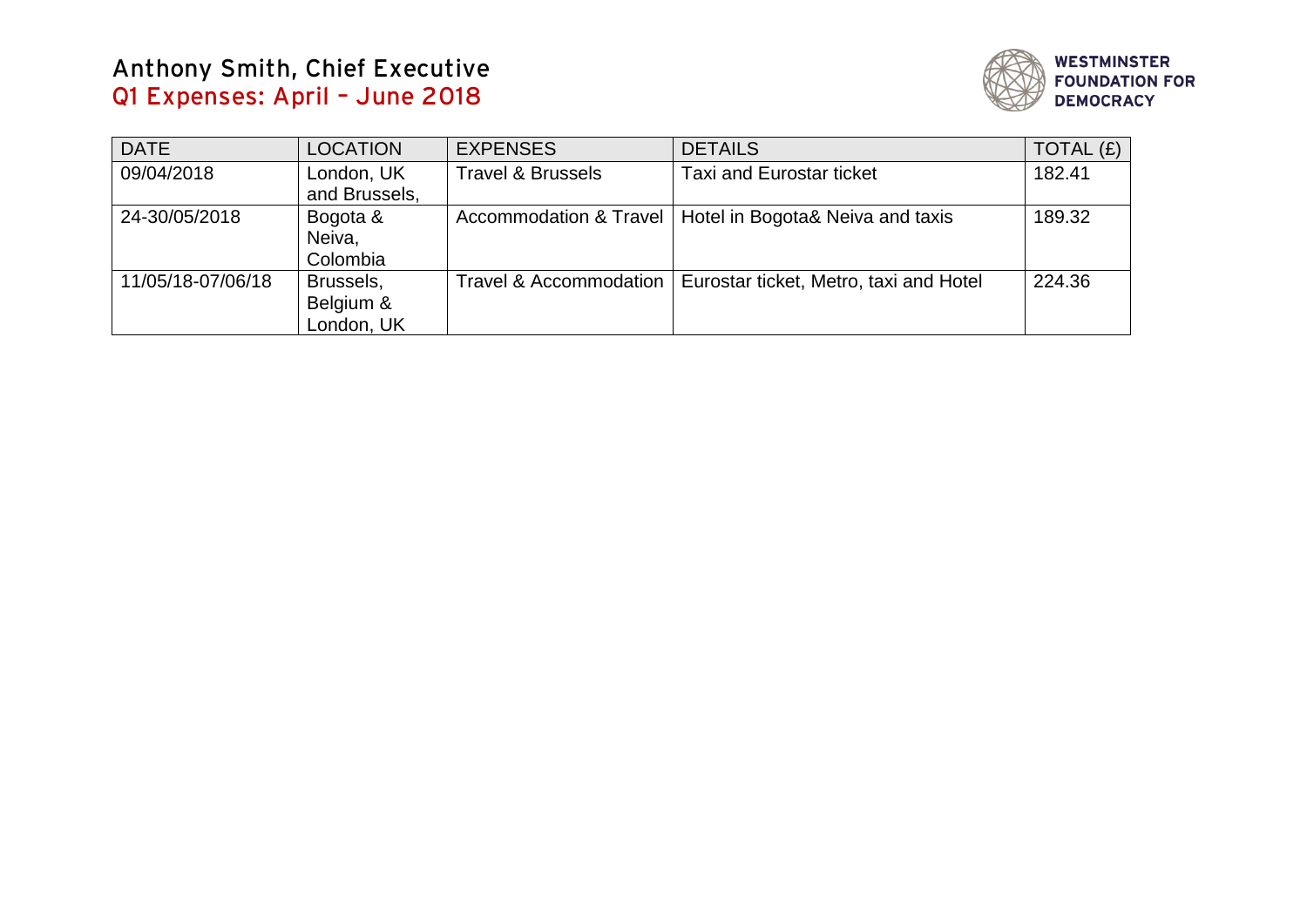# **Anthony Smith, Chief Executive Q2 Expenses: June – August 2018**



| <b>DATE</b> | <b>LOCATION</b> | <b>EXPENSES</b> | <b>DETAILS</b>            | 'ء)<br><b>TAL</b><br>14. |
|-------------|-----------------|-----------------|---------------------------|--------------------------|
| 08/08/2018  | UK              | <b>Storage</b>  | ZIP NVAN rental & Storage | 363.00                   |
|             |                 |                 | unit hire                 |                          |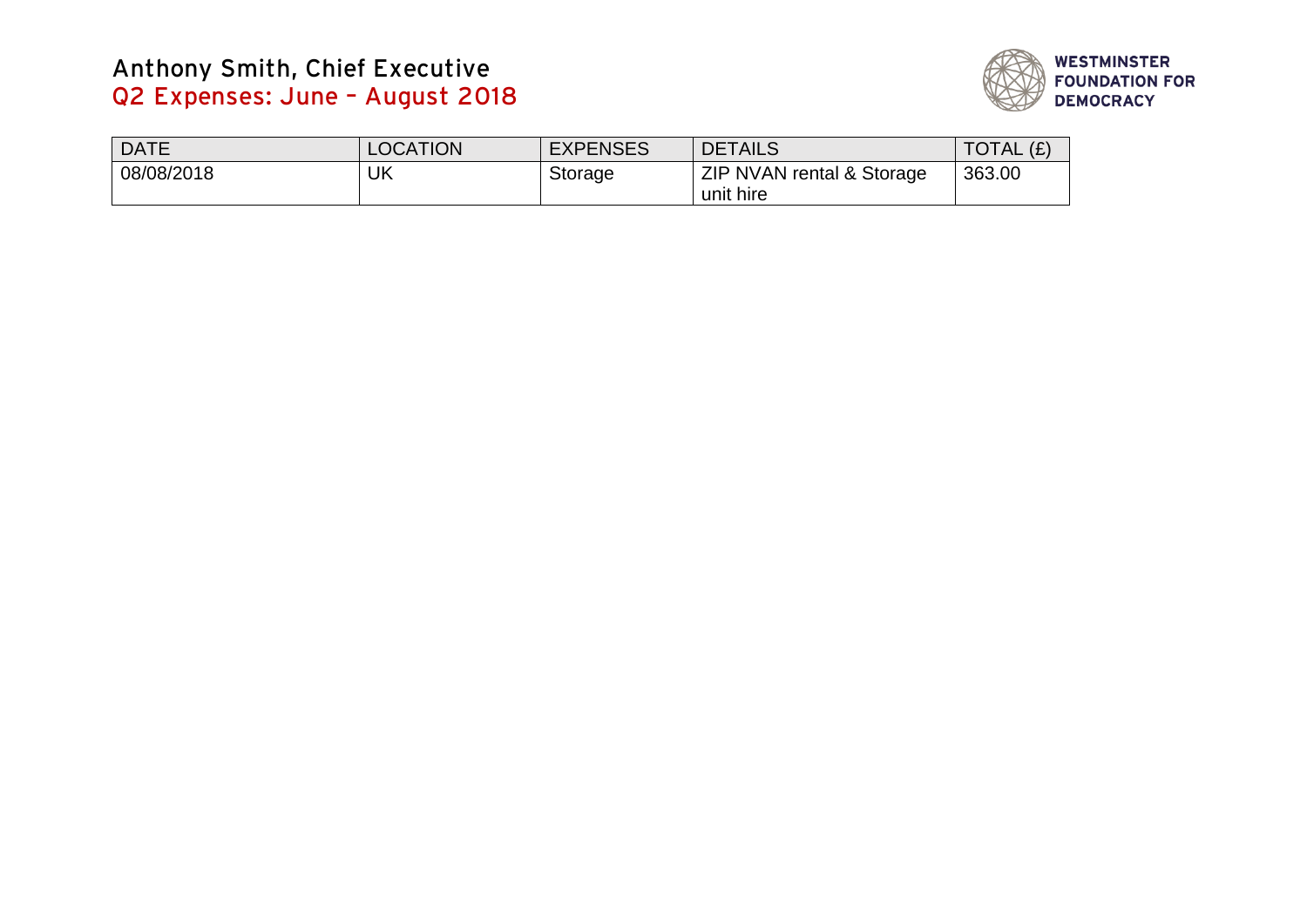

## **Anthony Smith, Chief Executive**

## **Q3 Expenses: October – December 2018**

|             |                 |                 |                                                                   | <b>TOTAL</b> |
|-------------|-----------------|-----------------|-------------------------------------------------------------------|--------------|
| <b>DATE</b> | <b>LOCATION</b> | <b>EXPENSES</b> | <b>DETAILS</b>                                                    | (E)          |
| 02/11/2018  | <b>Brussels</b> | Travel          | Taxi - Home to St Pancras, Eurostar to Brussels, Metro etc.       | 296.38       |
| 02/11/2018  | UK              | Travel          | Minicab home from LHR, Heathrow express                           | 62.00        |
| 12/11/2018  | New York trip   | Travel          | Minicab home to Paddington, Heathrow express, Taxi etc            | 275.04       |
| 12/11/2018  | New York trip   | Accommodation   | Hotel and meal allowances                                         | 613.45       |
| 12/11/2018  | UK              | Storage         | Zipvan for collection of boxes from storage room and van hire     | 54.57        |
| 21/12/2018  | Sri Lanka       | Travel          | Visa for Sri Lanka and meal allowance                             | 117.12       |
|             |                 |                 | Ethiopia e-visa, Emergency exit seats x 5, meal allowances during |              |
| 25/12/2018  | Ethiopia        | Travel          | the trip                                                          | 593.90       |